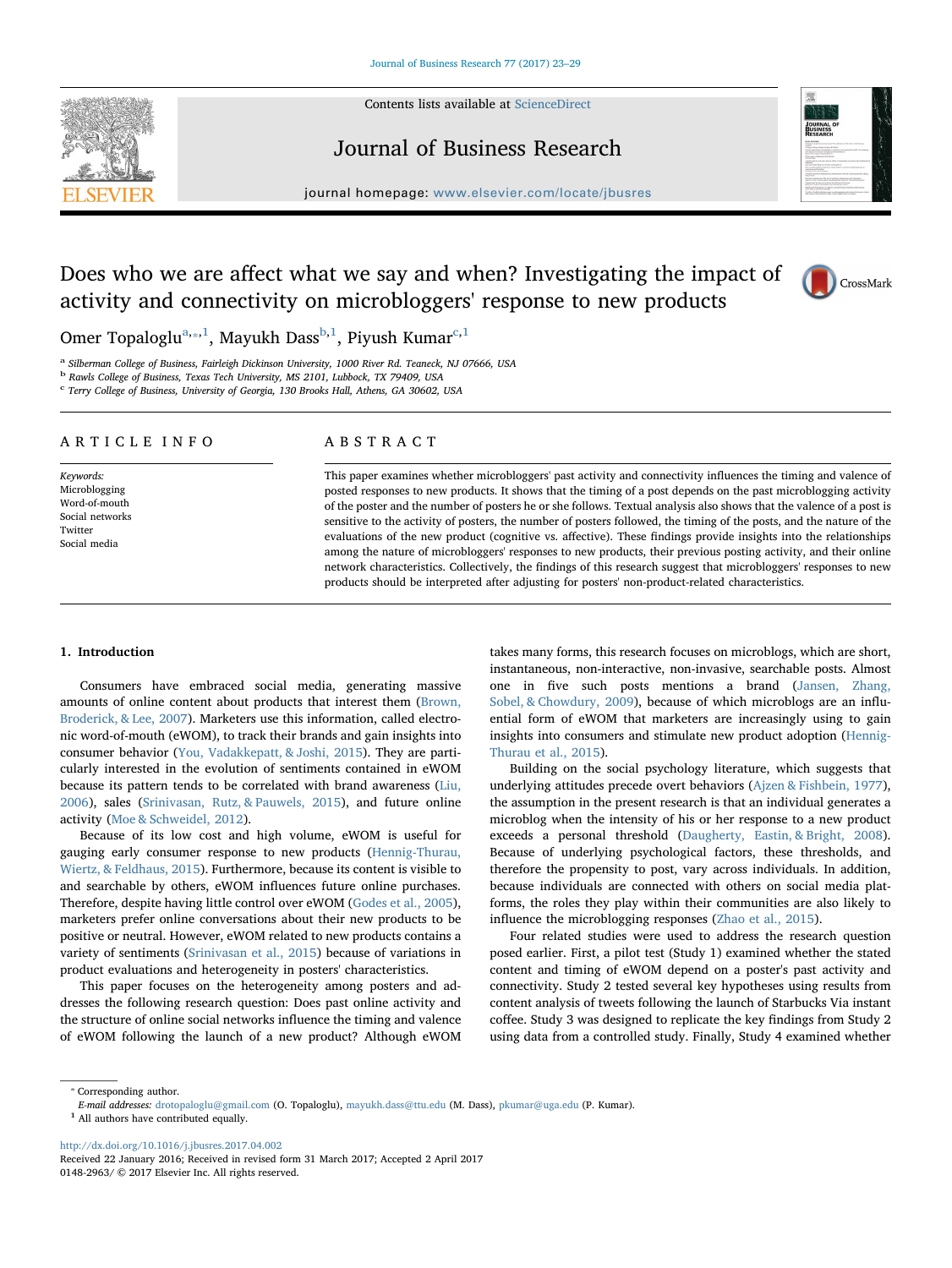the readers of microblogs on new products are sensitive to changes made to adjust for posters' characteristics.<sup>[2](#page-1-0)</sup>

The results of these four studies complement existing eWOM research that focuses on the relationships between individual orientation and the propensity to post ([Cheung & Lee, 2012](#page-6-11)), mood and valence [\(De Choudhury & Counts, 2012](#page-6-12)), online connectivity and review objectivity [\(Goes, Lin, & Yeung, 2014](#page-6-13)), extroversion and online opinion leadership ([Helm, Möller, Mauroner, & Conrad, 2013](#page-6-14)), frequency of posting and differentiation [\(Moe & Schweidel, 2012](#page-6-4)), and review timing and review value ([Chen & Lurie, 2013\)](#page-6-15). Both the timing and valence of microblogged responses to new products were found to depend on the heterogeneity across posters in terms of observable characteristics such as past posting behavior and the number of inbound and outbound connections within posters' online networks. Given these findings, we suggest that marketers should adjust for posters' characteristics while interpreting the aggregate microblogging sentiments regarding new products. Furthermore, potential receivers of aggregate sentiments may also be sensitive to changes made to adjust for poster characteristics. Therefore, sharing information about adjustments is also likely to influence receivers' future behavior.

#### 2. Consumer roles and online word-of-mouth

#### 2.1. Online word-of-mouth

eWOM is online product information generated by individuals not associated with a sponsoring firm ([Godes et al., 2005\)](#page-6-6). It encompasses virtual communities [\(Dholakia, Bagozzi, & Pearo, 2004\)](#page-6-16), ratings ([Moe & Schweidel, 2012](#page-6-4)), reviews [\(Cheng & Ho, 2015](#page-6-17)), blogs ([Kozinets, De Valck, Wojnicki, & Wilner, 2010\)](#page-6-18), and microblogs [\(Dass,](#page-6-19) [Kumar, Kapur, & Topaloglu, 2011\)](#page-6-19). Consumers find such information more reliable than messages from sellers [\(Wilson & Sherrell, 1993](#page-6-20)), and frequently use eWOM before making a purchase ([Chen & Xie, 2008](#page-6-21)). Therefore, eWOM tends to improve customer acquisition [\(Trusov,](#page-6-22) [Bodapati, & Bucklin, 2010](#page-6-22)), product awareness [\(Liu, 2006\)](#page-6-2), subsequent eWOM [\(Moe & Schweidel, 2012](#page-6-4)), and online and offline sales [\(Liu,](#page-6-2) [2006; You et al., 2015\)](#page-6-2).

Scholars have explored the underlying motivations for generating eWOM as well as the elements that make its content valuable for others. They have found that individuals generate product reviews to enhance their reputation, increase their sense of belonging to a community ([Cheung & Lee, 2012\)](#page-6-11), and help others [\(Verhagen, Nauta, & Feldberg,](#page-6-23) [2013\)](#page-6-23). Those who are otherwise introverted are more likely to post online ([Helm et al., 2013\)](#page-6-14), especially about highly differentiated and exciting brands ([Lovett, Peres, & Shachar, 2013](#page-6-24)), while those with high levels of brand commitment are more likely to retransmit content created by others [\(Kim, Sung, & Kang, 2014](#page-6-25)). Interestingly, as posters accumulate followers, they produce evaluations that are more objective ([Goes et al., 2014](#page-6-13)), and derive greater value from image-related utility than from the intrinsic utility of posting ([Toubia & Stephen, 2013](#page-6-26)). Individuals who post frequently tend to exhibit differentiation rather than a bandwagon effect ([Moe & Schweidel, 2012](#page-6-4)) and express more polarized opinions ([Schlosser, 2005](#page-6-27)).

eWOM can have normative and informative effects on its recipients ([Filieri, 2015\)](#page-6-28), reduce uncertainty about firms' offerings ([Adjei,](#page-5-0) [Noble, & Noble, 2010\)](#page-5-0), and affect purchase intent [\(Lee & Shin, 2014](#page-6-29)). For example, a polarized post can have "a persuasion effect," whereas a neutral post can have "an informative effect" ([Liu, 2006\)](#page-6-2). eWOM also moderates the effects of actual consumption experiences and can mitigate the effects of product failures ([Sridhar & Srinivasan, 2012](#page-6-30)). The nature of the recipients' network, however, affects their responses,

such that those in dense networks do not respond differently to posts with varying valence, while those in sparse networks value positive information ([Sohn, 2009\)](#page-6-31). Interestingly, strongly opinionated, negative information tends to be more viral ([Godes et al., 2005](#page-6-6)), and negative evaluators have more credibility [\(Chevalier & Mayzlin, 2006](#page-6-32)) and are perceived to be more intelligent and competent [\(Hennig-Thurau et al.,](#page-6-5) [2015\)](#page-6-5).

# 2.2. Role expectations and eWOM

Social life for many consumers increasingly rests within the digital realm ([Ho & McLeod, 2008\)](#page-6-33), where they play various social roles ([Gleave, Welser, Lento, & Smith, 2009](#page-6-34)). These roles, defined as "clusters of social cues that guide and direct behavior in a given setting" ([Solomon, Surprenant, Czepiel, & Gutman, 1985](#page-6-35)), lead to social expectations that predict appropriate behaviors. These role expectations are dynamic [\(Lynch, 2007\)](#page-6-36) and depend on contextual factors and individuals' positions within social structures. People maintain consistency in their role expectations and reduce incongruence to avoid feeling incompetent or immoral ([Aronson, 1992](#page-6-37)).

Online social networks have created new roles, such as technical editors on Wikipedia [\(Gleave et al., 2009\)](#page-6-34) or originators and propagators on Twitter ([Zhao et al., 2015](#page-6-10)). These influential roles carry several labels such as lead users ([Schreier, 2007](#page-6-38)), opinion leaders ([King & Summers, 1970\)](#page-6-39), or social hubs [\(Goldenberg, Han,](#page-6-40) [Lehmann, & Hong, 2009\)](#page-6-40). Influence from such members of a social network, especially those with a large number of followers and a high level of expertise, is particularly important for accelerating the adoption of new products ([Cheng & Ho, 2015; Dass, Reddy, & Iacobucci,](#page-6-17) [2014; Goldenberg et al., 2009\)](#page-6-17).

# 2.2.1. Effect of activity and connectivity on timing

Within the eWOM context, individuals create positive content because of altruism and self-enhancement and generate negative content for anxiety reduction or vengeance [\(Richins, 1983\)](#page-6-41). Role expectations further affect these choices because members of a poster's online social network tend to make attributions about the content and timing of a post ([Friestad & Wright, 1994\)](#page-6-42). Therefore, influencers try not to be too late because temporal congruity affects the perceived reliability of a post about a new product [\(Chen & Lurie, 2013; Godes](#page-6-15) [et al., 2005; Liu, 2006\)](#page-6-15). Individuals with many social ties, however, adopt new products sooner because they are exposed to them earlier ([Goldenberg et al., 2009](#page-6-40)). Similarly, those who follow many users in online social networks are also likely to gain exposure to the product sooner and post their responses earlier.

<span id="page-1-1"></span>H1. Microbloggers who follow many other users are likely to post sooner in response to a new product than those who follow few other users.

The level of online activity increases the value of connections in a social network [\(Trusov et al., 2010](#page-6-22)) and provides intrinsic utility ([Toubia & Stephen, 2013](#page-6-26)). Therefore, activity levels are likely to consolidate network position and increase an individual's influence. Social activity, however, also influences role expectations ([Laverie,](#page-6-43) [Kleine, & Kleine, 2002\)](#page-6-43). Those who are perceived to be influential because of high levels of activity will therefore be careful about protecting their role-specific interests and will be slow and deliberate, rather than impulsive, in their online posting behavior [\(Zhao et al.,](#page-6-10) [2015\)](#page-6-10).

<span id="page-1-2"></span>H2. Following the introduction of a new product, microbloggers who post frequently are likely to post later than those who post infrequently.

### 2.2.2. Effect of activity and connectivity on valence

Dual processing theories in social psychology suggest that two distinct processes in human cognition affect consumer information processing. One is fast, associative, and based on low-effort heuristics,

<span id="page-1-0"></span><sup>&</sup>lt;sup>2</sup> All experimental studies followed the IRB protocol for exempt status. The participants were recruited on M-Turk and invited to participate in an online survey about social networking. Individuals were not identified in the data, which were kept confidential.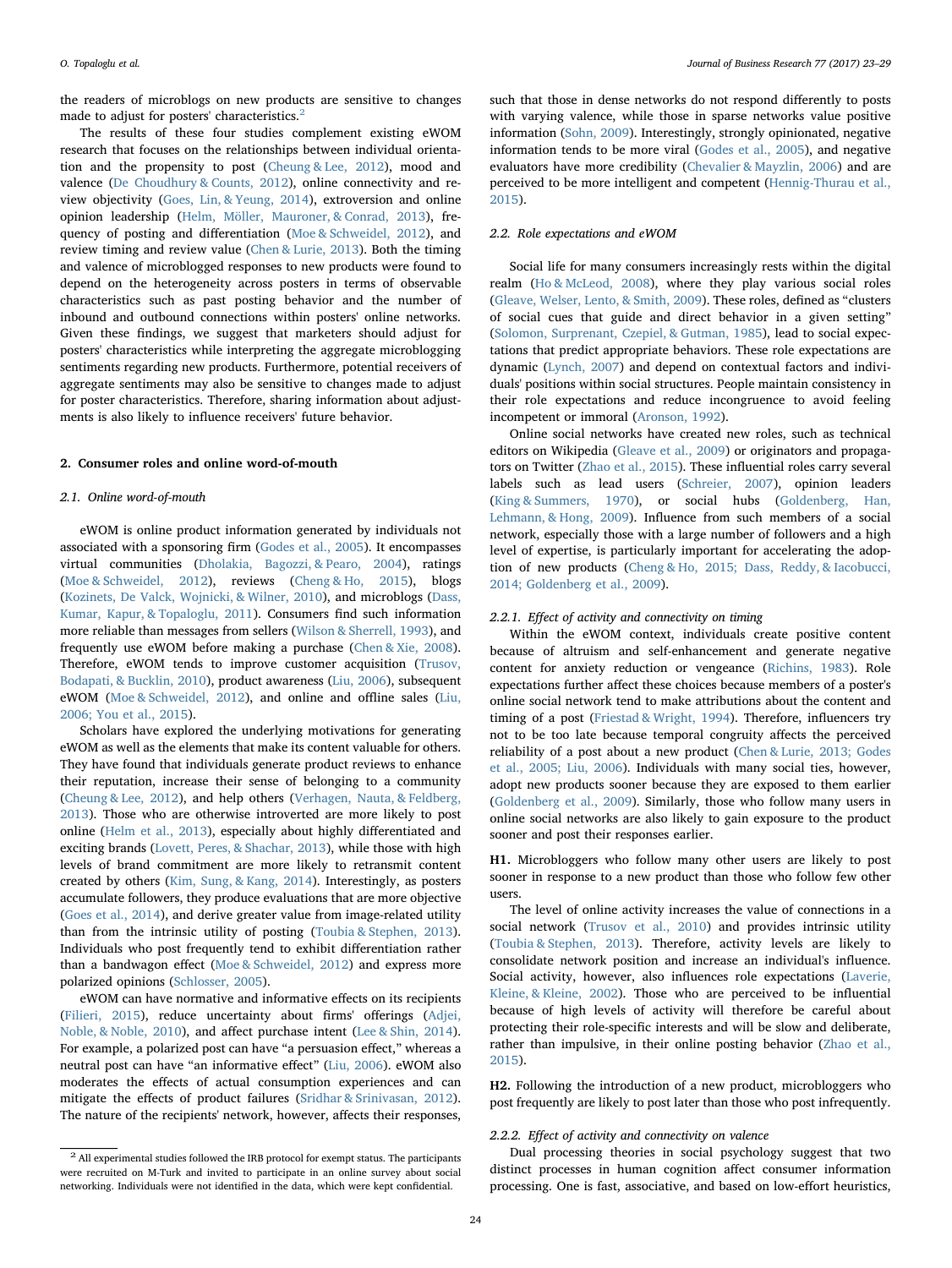while the other is slow, rule based, and reliant on high-effort systematic reasoning ([Cheng & Ho, 2015](#page-6-17)). Therefore, when the time lapse between a new product launch and the timing of the post is short, feelings and emotional arousal are likely to polarize role enactment in the direction of the poster's affective state [\(Clore & Storbeck, 2006\)](#page-6-44). For those who deliberate longer, however, conscious processes may influence role behaviors ([Lynch, 2007\)](#page-6-36), so the focus may shift toward a cognitive evaluation of a product and away from a polarized, short-term response.

<span id="page-2-0"></span>H3a/3b. A microblog following a new product introduction will contain more positively (negatively) valenced content if the time lapse between the product launch and the post is longer (shorter) than if the time lapse is shorter (longer).

As noted, social networks consist of heterogeneous members whose position and past activity are likely to influence the nature of their eWOM. For example, those who play the role of influencers make selfevaluations based on their social ties ([Laverie et al., 2002](#page-6-43)) and tend to be more neutral than those who are mere lurkers [\(Schlosser, 2005](#page-6-27)). Similarly, loyal users generate neutral word of mouth, highly active posters are more opinionated [\(Moe & Schweidel, 2012](#page-6-4)), and category experts tend to be more positive ([De Choudhury & Counts, 2012](#page-6-12)). Therefore, a high level of past activity should correspond to the role of an expert or influencer and should increase the positive content and reduce the negative content in a microblog following a new product launch.

<span id="page-2-2"></span>H4a/H4b. A microblog following the introduction of a new product will contain more positively (less negatively) valenced content if the poster is more active than if the poster is less active.

Individuals form social networks because of two basic motivations: safety and efficacy ([Greenberg, 1991\)](#page-6-45). Furthermore, individuals often strive for competence and mastery to maintain their egos. When the drive for self-efficacy is strong, individuals create diverse relationships ([Brown et al., 2007](#page-6-0)) and play specific roles such as that of the social hub. These roles influence the form of content exchanged over dyadic relationships within networks. As the number of followers in a network increases, the image-related utility from sharing content increases and often supersedes the intrinsic utility from generating a post ([Toubia & Stephen, 2013\)](#page-6-26). Those with a large following are likely to be more positive in their communication to facilitate a favorable selfimage of an expert [\(De Choudhury & Counts, 2012\)](#page-6-12).

<span id="page-2-3"></span>H5a/5b. Positively (negatively) valenced content in a microblog following the introduction of a new product will increase (decrease) with an increase in the number of the poster's followers.

Prior research on role theory also suggests that people view subjectively expressed cognitive and affective messages as being more diagnostic of their real self than objectively observed behavior ([Andersen & Ross, 1984](#page-6-46)). People believe that others learn more about their essential nature by accessing their thoughts and feelings rather than by watching them. Cognitive and affective cues intertwined within microblogs are mechanisms used to express role identity ([Pappas,](#page-6-47) [Kourouthanassis, Giannakos, & Chrissikopoulos, 2015\)](#page-6-47). For example, altruism, self-enhancement, and reciprocity may initiate positive word-of-mouth, while anxiety reduction and vengeance may trigger negative word-of-mouth ([Richins, 1983](#page-6-41)). More generally, affective and cognitive states often co-exist within the context of online activity ([Richard & Chebat, 2016\)](#page-6-48). When a poster is more affectively or cognitively charged, the valence of his or her post will deviate further from a neutral position in terms of the expressed attraction or aversion toward a new product.

<span id="page-2-4"></span>H6a/6b. Positively (negatively) valenced content in a microblog following the introduction of a new product will increase (increase) with an increase in the affective content of a post.

<span id="page-2-1"></span>H7a/7b. Positively (negatively) valenced content in a microblog

### 3.1. Study 1

In this pilot study, individuals with microblogging accounts were queried regarding the structure of their online social network and online posting activity. Using M-Turk, 123 participants (mean age 33.4 years, 58.5% female) were recruited and paid 25 cents each for participating. Each participant reported the number of times per week he or she posted on Twitter  $(0 = never, 1 = 1 post/week, ...$ 5 = 5 posts/week) and the number of connections he or she had on the platform  $(1 = 0-100$  connections,  $2 = 101-200$  connections, ...  $5 = 400 +$  connections). Thereafter, participants responded to four questions on 7-point scales ( $1 =$  strongly disagree and  $7 =$  strongly agree) regarding whether their posting activity and number of online connections influenced the time lapse and content of their posts.

following the introduction of a new product will increase (increase)

with an increase in the cognitive content of a post.

#### 3.1.1. Study 1: results

Four linear models were separately estimated to determine the effects of past posting activity and number of connections on the time lapse and content of online posts. Participants with higher levels of activity ( $\beta = 0.388$ ,  $p < 0.05$ ) and more connections ( $\beta = 0.308$ ,  $p < 0.05$ ) tended to agree more with the statements that the two factors affected when they posted. Similarly, participants with higher levels of activity ( $\beta = 0.320$ ,  $p < 0.05$ ) and more connections  $(\beta = 0.301, p < 0.05)$  were also more likely to agree that the two factors affected what they posted. These results provide some initial evidence that activity and connectivity may influence the timing and content of microbloggers' posts, and are consistent with hypotheses  $H_1$ and  $H<sub>2</sub>$ .

# 3.2. Study 2

### 3.2.1. Sample and data collection

The objective of Study 2 was to test hypotheses  $H_1$  through  $H_{7a/b}$ using actual microblogging data collected following the launch of a real new product. Microblogging data were collected from [Twitter.com](http://Twitter.com) for the four-week period immediately following the launch of Starbucks Via instant coffee. Via was chosen because its launch was not preannounced, which enabled calibration of the time lapse between posts and the launch date. It was also a prototypical consumer product and generated a large volume of tweets. After the four-week window for data collection, the number of tweets about the product was negligible. All posts including the keywords "Starbucks VIA," "Starbucks and VIA," "#VIA," and "#Starbucks" were gathered, yielding a sample of 5038 microblogs. Three independent judges verified that each post pertained to Starbucks Via and coded each post for positive, negative, or neutral valence. Inter-coder reliability (Cohen's Kappa  $k > 85\%$ ) was high. The judges discussed any differences until they reached a consensus.

Data on the number of tweets generated by each poster in the past, the number of his or her Twitter followers, and the number of others that he or she followed were also collected. No participant posted more than one tweet about Via. The 26 days following the product launch were coded consecutively from 1 to 26 to form the time lapse variable. Computer-aided text analysis using the Linguistic Inquiry and Word Count (LIWC, 2007 edition) software ([Pennebaker, Francis, & Booth,](#page-6-49) [2001\)](#page-6-49) was conducted to extract the cognitive and affective components from each post. The linguistic tool contains a dictionary that includes 910 words for "affect" and 622 words for "cognitive mechanisms." The LIWC sub-dictionaries are based on words from multiple sources, including emotion rating scales such as PANAS [\(Watson,](#page-6-50) [Clark, & Tellegen, 1988](#page-6-50)). The validity of LIWC to successfully measure positive and negative emotions and cognitive strategies has been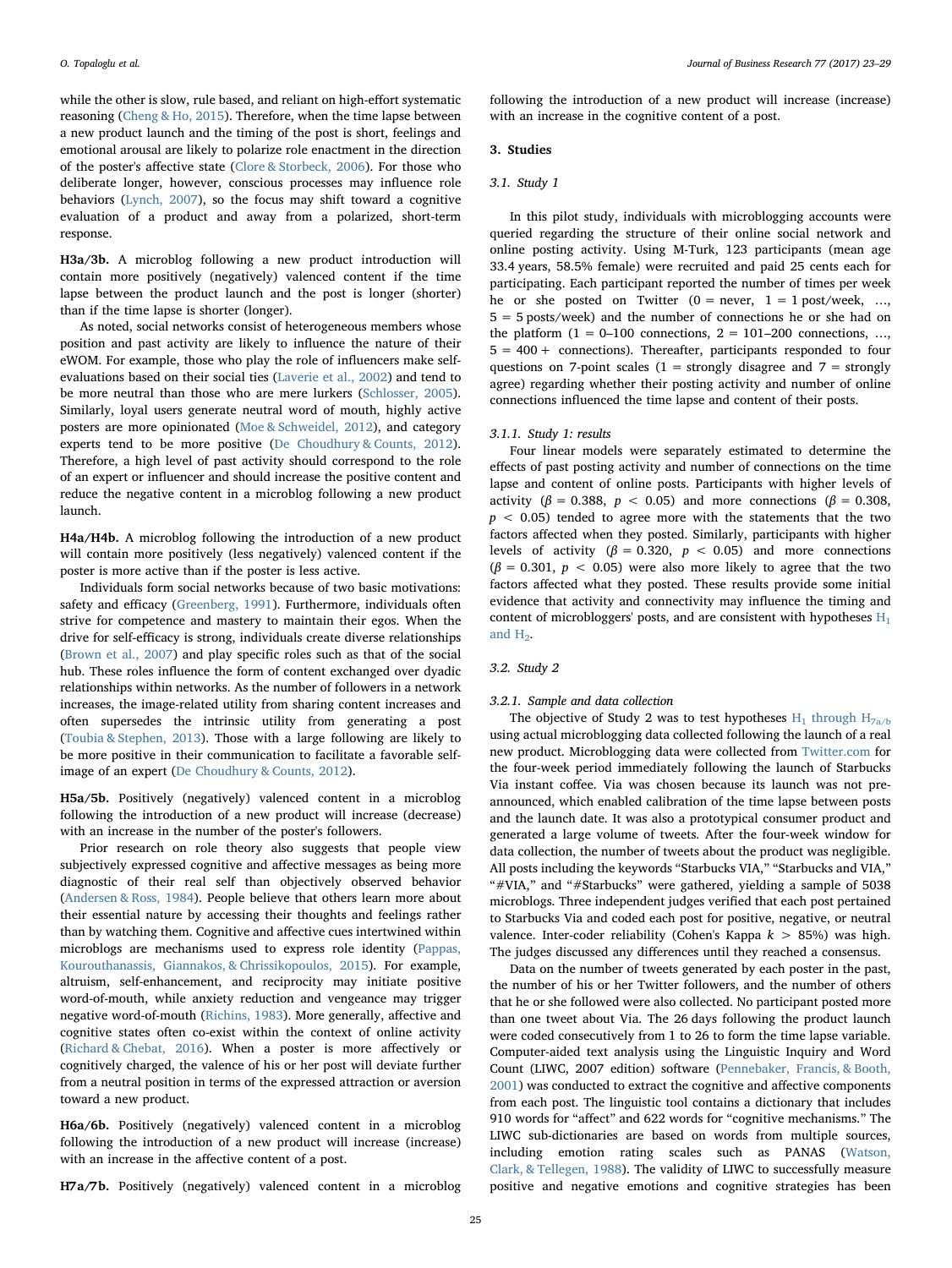established by [Pennebaker and Francis \(1996\).](#page-6-51) LIWC has been used more recently to extract sentiments from microblogs ([Bae & Lee, 2012](#page-6-52)), assess moods based on social media activity ([De Choudhury & Counts,](#page-6-12) [2012\)](#page-6-12), and generate scores for people's cognitive and affective states ([Sridhar & Srinivasan, 2012\)](#page-6-30).

## 3.2.2. Model

It was hypothesized that the time lapse between a new product's launch and a post is a function of the microblogger's past activity and the number of other posters that the microblogger follows on Twitter. The time lapse between the launch of the product and the posting of microblog i by an individual poster was therefore modeled as follows:

<span id="page-3-0"></span>
$$
(Time \, Lapse)_i = \beta_0 + \beta_1 \, (Activity)_i + \beta_2 \, (Numbers \, Followed)_i + \varepsilon \tag{1}
$$

It was also hypothesized that the positive and negative valence of posts is a function of the time lapse, the past activity of the poster, his or her number of followers, and the cognitive and affective content of the post. Accordingly, both positive and negative valence of the content in microblog i were modeled separately as follows:

<span id="page-3-1"></span>
$$
(Positive Valuence)_i = \beta_0 + \beta_1 (Time Large)_i + \beta_2 (Activity)_i + \beta_3
$$
  
\n
$$
(Number of Followers)_i + \beta_4 (Afteritive)_i + \beta_5
$$
  
\n
$$
(Cognitive)_i + \varepsilon
$$
  
\n(2)

<span id="page-3-3"></span>(*Negative Valuence*)<sub>i</sub> = 
$$
\beta_0 + \beta_1
$$
 (Time Lapse)<sub>i</sub> +  $\beta_2$  (Activity)<sub>i</sub> +  $\beta_3$   
(Number of Followers)<sub>i</sub> +  $\beta_4$  (Affective)<sub>i</sub> +  $\beta_5$   
(Cognitive)<sub>i</sub> +  $\varepsilon$  (3)

Each valence was operationalized as a 0/1 dummy variable relative to neutral valence. The affective and cognitive content of each post was extracted using LIWC, and time lapse was operationalized as the number of days between a post and the launch date of Via. The variables for poster activity, number of followers and users followed, affective content, and cognitive content were log transformed. The data did not pose problems of multicollinearity, and the Pearson correlation coefficients among the variables were between 0.10 and 0.15. Regression Eq. [\(1\)](#page-3-0) and logistic regression Eqs. [\(2\) and \(3\)](#page-3-1) were estimated simultaneously using maximum likelihood estimation (MLE).

## 3.2.3. Study 2: results

The results of the simultaneous equation analysis provide support for the majority of the hypotheses ([Table 1](#page-3-2)). The time lapse was longer when a poster's past activity was higher ( $\beta = 0.25$ ,  $p < 0.05$ ) but shorter for posters who followed a large number of users ( $\beta = -0.101$ ,  $p < 0.05$ ). These results are consistent with  $H_1$  and  $H_2$ .

The likelihood that a post had a positive valence was higher when the time elapsed was longer ( $\beta = 0.14$ ,  $p < 0.05$ ), the past activity was higher ( $\beta = 0.03$ ,  $p < 0.05$ ), and the number of the poster's followers

<span id="page-3-2"></span>

| ан |  |
|----|--|
|----|--|

| Results from the model estimation of the Twitter data (Study 2). |  |  |  |  |  |  |  |
|------------------------------------------------------------------|--|--|--|--|--|--|--|
|------------------------------------------------------------------|--|--|--|--|--|--|--|

| Parameters                                                                                                                                  | Time lapse (Eq.                                              | Positive $(Eq. (2))$                                                                                                        | Negative $(Eq. (3))$                                                                                                  |
|---------------------------------------------------------------------------------------------------------------------------------------------|--------------------------------------------------------------|-----------------------------------------------------------------------------------------------------------------------------|-----------------------------------------------------------------------------------------------------------------------|
|                                                                                                                                             | $(1)$ ) estimates (std.                                      | estimates (std.                                                                                                             | estimates (std.                                                                                                       |
|                                                                                                                                             | error)                                                       | error)                                                                                                                      | error)                                                                                                                |
| Intercept<br>Time lapse<br>Activity<br><b>Numbers</b><br>followed<br>Number of<br>followers<br>Affective<br>content<br>Cognitive<br>content | $8.166(0.518)$ **<br>$0.251(0.069)$ **<br>$-0.101(0.052)$ ** | $0.207(0.042)$ **<br>$0.014(0.001)$ **<br>$0.030(0.006)$ **<br>$-0.025(0.005)$ **<br>$0.029(0.001)$ **<br>$0.013(0.001)$ ** | $0.813(0.034)$ **<br>$-0.003(0.001)$ **<br>$-0.075(0.005)$ **<br>0.001(0.004)<br>$-0.001(0.001)$<br>$0.010(0.001)$ ** |

<span id="page-3-4"></span>\*\*  $p \, < \, 0.05$ .

was smaller ( $\beta = -0.025$ ,  $p < 0.05$ ). The presence of both affective ( $\beta$  = 0.14,  $p$  < 0.05) and cognitive content ( $\beta$  = 0.14,  $p$  < 0.05) increased the likelihood of positive valence. These results are consistent with hypotheses  $H_{3a}$  [through](#page-2-0)  $H_{7a}$ , except  $H_{5a}$ .

The likelihood of negative valence was higher when the time elapsed was shorter ( $\beta$  = -0.003, p < 0.05) and the past activity was higher ( $\beta = -0.075$ ,  $p < 0.05$ ). The number of followers had no effect ( $\beta$  = 0.001, *n.s.*). The presence of affective content had no effect on negative valence ( $\beta$  = -0.001, n.s.), but cognitive content had a positive effect ( $\beta = 0.01$ ,  $p < 0.05$ ). These results suggest that the factors that drive positive valence may differ somewhat from those that drive negative valence.

#### 3.2.4. Discussion

These results suggest that posters' observable characteristics such as their past activity and connectivity affect the timing and valence of their microblog entries following a new product launch. As expected, frequent posters waited longer and were perhaps circumspect rather than impetuous in their microblogging behavior. Posters who followed many others were more likely to post early, presumably because they were informed on new products earlier. The content of posts was related to posters' observable characteristics and past posting behavior. Specifically, those who posted later, those with fewer followers, and those with limited past activity were more likely to post positivelyvalenced content. In contrast, those who posted earlier and those who were active were more likely to post negatively-valenced content. Finally, both affective and cognitive content had an effect on positive posts, whereas only cognitive content had an effect on negative posts.

# 3.3. Study 3

Although Study 2 was based on actual data from Twitter, there was no information available regarding when and how each poster was first exposed to information about Via. Therefore, Study 3 was a controlled experiment where participants were simultaneously exposed to information about a new product and queried on the time lapse and valence of a potential post. Participants then constructed an actual post with a limit of 140 characters.

#### 3.3.1. Study 3: method

3.3.1.1. Participants. Using M-Turk, 201 respondents were recruited and paid 25 cents each for participation (mean age 35.4 years, 55.2% female).

3.3.1.2. Stimuli. Participants were shown an announcement from Burger King about a new burrito called "Whopperito." The announcement contained the product image. Participants selfreported whether they would share this announcement on social media. Those who stated that they would (192 respondents) reported when (varying from "Instantly" to "Never") they might post and whether the valence of their post would be positive, negative, or neutral. Finally, these participants typed their 140-character posts.

#### 3.3.2. Study 3: results

Once again, the information in the posts created by participants and other self-reported information about participants were used to estimate Eqs. [\(1\)](#page-3-0)–(3) simultaneously. Given the study context, inward and outward connectivity were not measured separately. Instead, connectivity was defined as the number of online connections reported by each participant. Unlike in Study 2, the data in Study 3 referred to stated intent rather than actual behavior.

Much like in Study 2, activity had a positive effect on the stated time lapse of the post ( $\beta$  = 0.368,  $p$  < 0.05), whereas the number of connections had a negative effect ( $\beta = -0.24$ ,  $p < 0.05$ ) [\(Table 2](#page-4-0)). Consistent with  $H_1$  and  $H_2$ , active posters were more likely to post later, and those with many followers were more likely to post earlier. Time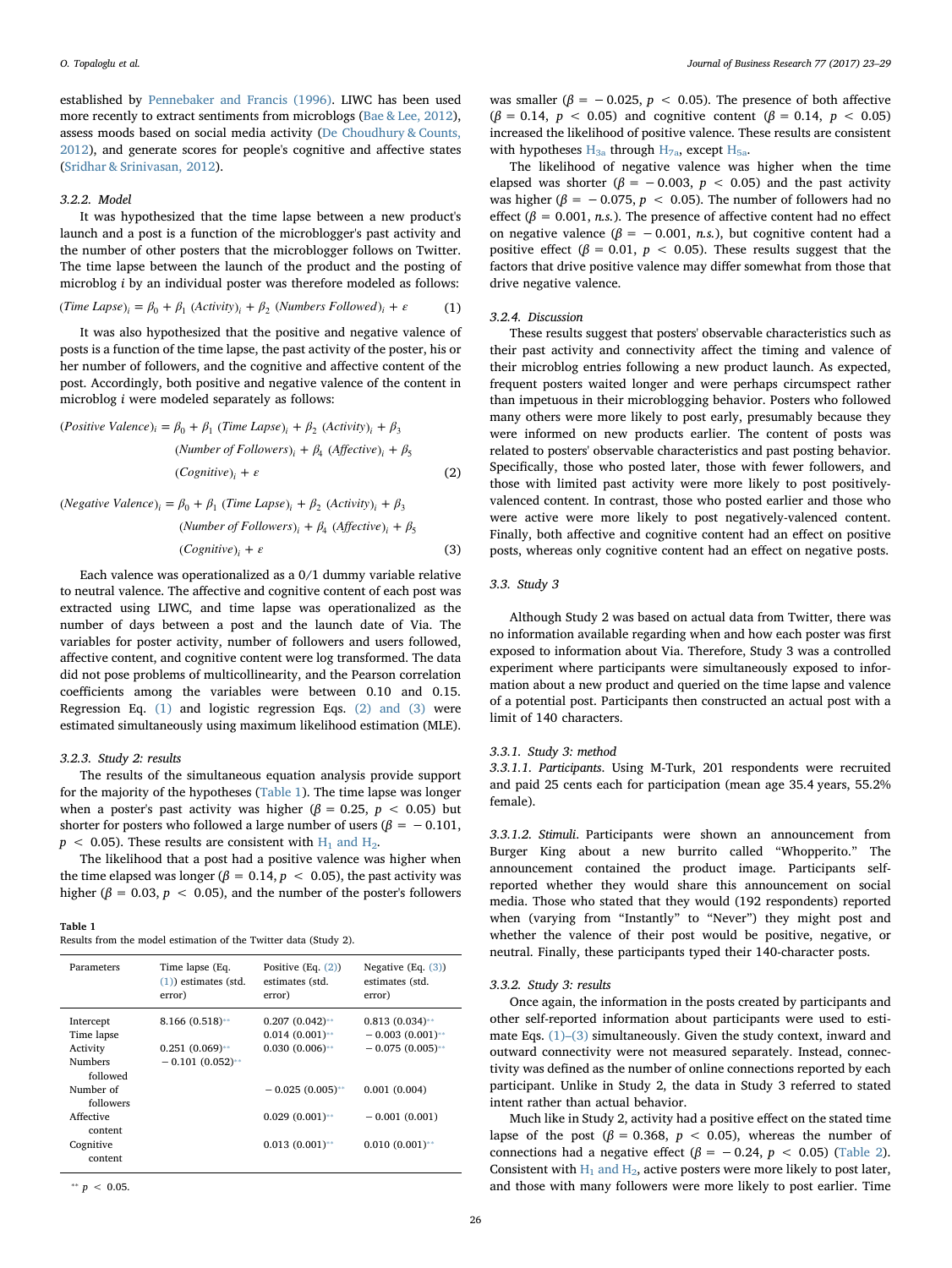#### <span id="page-4-0"></span>Table 2

Results from the model estimation of the replication study (Study 3).

| Parameters                                                                                                | Time lapse (Eq.                                              | Positive $(Eq. (2))$                                                                                       | Negative $(Eq. (3))$                                                                                    |
|-----------------------------------------------------------------------------------------------------------|--------------------------------------------------------------|------------------------------------------------------------------------------------------------------------|---------------------------------------------------------------------------------------------------------|
|                                                                                                           | $(1)$ ) estimates                                            | estimates (std.                                                                                            | estimates (std.                                                                                         |
|                                                                                                           | (std. error)                                                 | error)                                                                                                     | error)                                                                                                  |
| Intercept<br>Time lapse<br>Activity<br>Number of<br>connections<br>Affective content<br>Cognitive content | 4.94 $(0.422)$ **<br>$0.368(0.096)$ **<br>$-0.240(0.090)$ ** | 0.289(0.161)<br>$0.063(0.021)$ **<br>$-0.068(0.029)$ **<br>$-0.004(0.026)$<br>0.019(0.011)<br>0.007(0.012) | 0.083(0.125)<br>$-0.013(0.015)$<br>$0.045(0.021)$ **<br>0.013(0.020)<br>0.004(0.008)<br>$-0.017(0.009)$ |

<span id="page-4-2"></span>\*\*  $p \, < \, 0.05$ .

lapse had a positive effect ( $\beta = 0.063$ ,  $p < 0.05$ ) for positive valence  $(H_{3a})$  but no effect  $(\beta = -0.013, n.s.)$  for negative valence  $(H_{3b})$ . Positive comments were likely to be posted later, but there was no systematic pattern to the timing of negative posts.

The effects of activity on stated valence were different from what was hypothesized in  $H_{3a/3b}$ . In this controlled setting, posters who were more active were less likely to write positively-valenced microblog entries ( $\beta$  = -0.068,  $p$  < 0.05) and were more likely to write negatively-valenced posts ( $\beta = 0.045$ ,  $p < 0.05$ ). This difference between Studies 2 and 3 could be the result of participants' beliefs that critics or negative evaluators are seen as more intelligent and competent ([Hennig-Thurau et al., 2015](#page-6-5)). No other effect was statistically significant. Overall, despite widely differing methods, the results of Studies 2 and 3 are highly consistent. The effects of time lapse and valence are similar across Studies 2 and 3. The effects of connectivity are directionally similar but weaker in Study 3, perhaps because of the smaller sample size and greater sample homogeneity.

#### 3.4. Study 4

Study 4 examined whether receivers of eWOM would be sensitive to adjustments in the aggregate sentiment of the posted content that account for the characteristics of microbloggers.

#### 3.4.1. Method

3.4.1.1. Design and participants. A between-subjects design was used, and participants were randomly assigned to one of four cells. In all conditions, the cumulative raw sentiment scores for a new product were presented as 3 stars out of 5. The cumulative adjusted sentiment scores were manipulated as 1 star, 2 stars, 4 stars, and 5 stars. The next stage was to examine whether participants' responses to the new product were sensitive to the adjusted scores that accounted for microbloggers' characteristics. Using M-Turk, 94 participants were recruited and paid 25 cents each for completing the study (mean age 33.4 years, 45.7% female).

3.4.1.2. Stimuli. Participants read a scenario involving a new online platform called "Trueratings" (a fictitious name), which evaluates sentiments expressed in tweets after a new product launch. They

were told that the platform offers two forms of aggregated scores: a "base sentiment," which provides an average sentiment score across all product-related tweets, and an "adjusted sentiment," which accounts for posters' characteristics. A high score means that most tweets contain positive sentiments; a low score means the opposite. Participants were told that although the site does not disclose the specific characteristics used for adjustment, it is generally known that past activity levels and social media connections influence what individuals tweet.

Participants were then told that "Extra Crispy" fries launched the previous week by a popular, mid-priced sandwich chain evoked a big response on Twitter. While the chain's advertising promoted the product's increased crunchiness owing to a new coating, the posts on Twitter also commented on flavor and other factors. Participants were then instructed to imagine that they came across a news story that mentioned the previous week's Trueratings scores for tweets about the new product. They saw the same base score but different adjusted scores and reported their evaluation of the reported social media response to the new product on a 3-item scale  $(1 = \text{negative/unfavor} - \text{y/mol})$ able/bad and  $7 =$  positive/favorable/good) and the likelihood they will try the product  $(1 = \text{very unlikely}$  and  $7 = \text{very likely})$ .

#### 3.4.2. Study 4: results

A one-way ANOVA of the averaged 3-item evaluation rating showed that the effect of the adjusted sentiment score as the independent factor was statistically significant ( $F(3, 90) = 25.37$ ,  $p < 0.05$ ). The average response for the two downward-adjusted conditions ( $M_{\text{Adi1}} = 3.34$ ;  $M_{\text{Adi2}} = 3.54$ ) was lower than for the two upward-adjusted conditions  $(M_{\text{Adi4}} = 5.12; M_{\text{Adi5}} = 5.34; (t = 8.712, p < 0.05)$ ). The differences between the two downward-adjusted conditions and between the two upward adjusted conditions were not statistically significant ( $p > 0.10$ for both) ([Table 3\)](#page-4-1).

Similarly, a one-way ANOVA of the likelihood to try the new product showed a similar response pattern  $(F(3, 90) = 14.63,$  $p$  < 0.05). The average response for the two downward-adjusted conditions ( $M_{\text{Adj1}} = 3.00$ ;  $M_{\text{Adj2}} = 3.09$ ) was lower than for the two upward-adjusted conditions ( $M_{\text{Adj4}} = 5.04$ ;  $M_{\text{Adj5}} = 5.09$ ; ( $t = 6.692$ ,  $p < 0.05$ )). The differences between the two downward-adjusted conditions and between the two upward-adjusted conditions were not statistically significant ( $p > 0.10$  for both). These results show that participants' social media evaluation and likelihood to try the product were both sensitive to the direction of adjustment from the base score, though not necessarily to the magnitude of the shift.

#### 4. Discussion and conclusion

Consumers receive information about new products from multiple sources, such as the firm ([Srinivasan et al., 2015\)](#page-6-3), organized media ([Chen & Xie, 2008](#page-6-21)), and social media ([Trusov et al., 2010](#page-6-22)). Given consumers' trust in high volume, peer-based communication ([Wilson & Sherrell, 1993\)](#page-6-20), marketers are interested in diagnosing the content of microblogs about their products, especially newly launched products. Marketers are also interested in the timing of the responses because, unlike reviews, microblogs are typically read soon after their creation.

<span id="page-4-1"></span>Table 3

Social media response and likelihood to purchase as a function of adjusted sentiment scores (Study 4).

| Sentiment scores                     | Social media response <sup>a</sup> | Likely to purchase <sup>b</sup> |
|--------------------------------------|------------------------------------|---------------------------------|
| Base score = 3, adjusted score = $1$ | 3.34                               | 3.00                            |
| Base score = 3, adjusted score = $2$ | 3.54                               | 3.09                            |
| Base score = 3, adjusted score = $4$ | 5.12                               | 5.04                            |
| Base score = 3, adjusted score = $5$ | 5.34                               | 5.09                            |
|                                      | $F(3, 90) = 25.37, p > 0.05$       | $F(3, 90) = 14.63, p < 0.05$    |

<span id="page-4-3"></span> $a$  1 = negative/unfavorable/bad; 7 = positive/favorable/good.

<span id="page-4-4"></span> $b$  1 = very unlikely; 7 = very likely.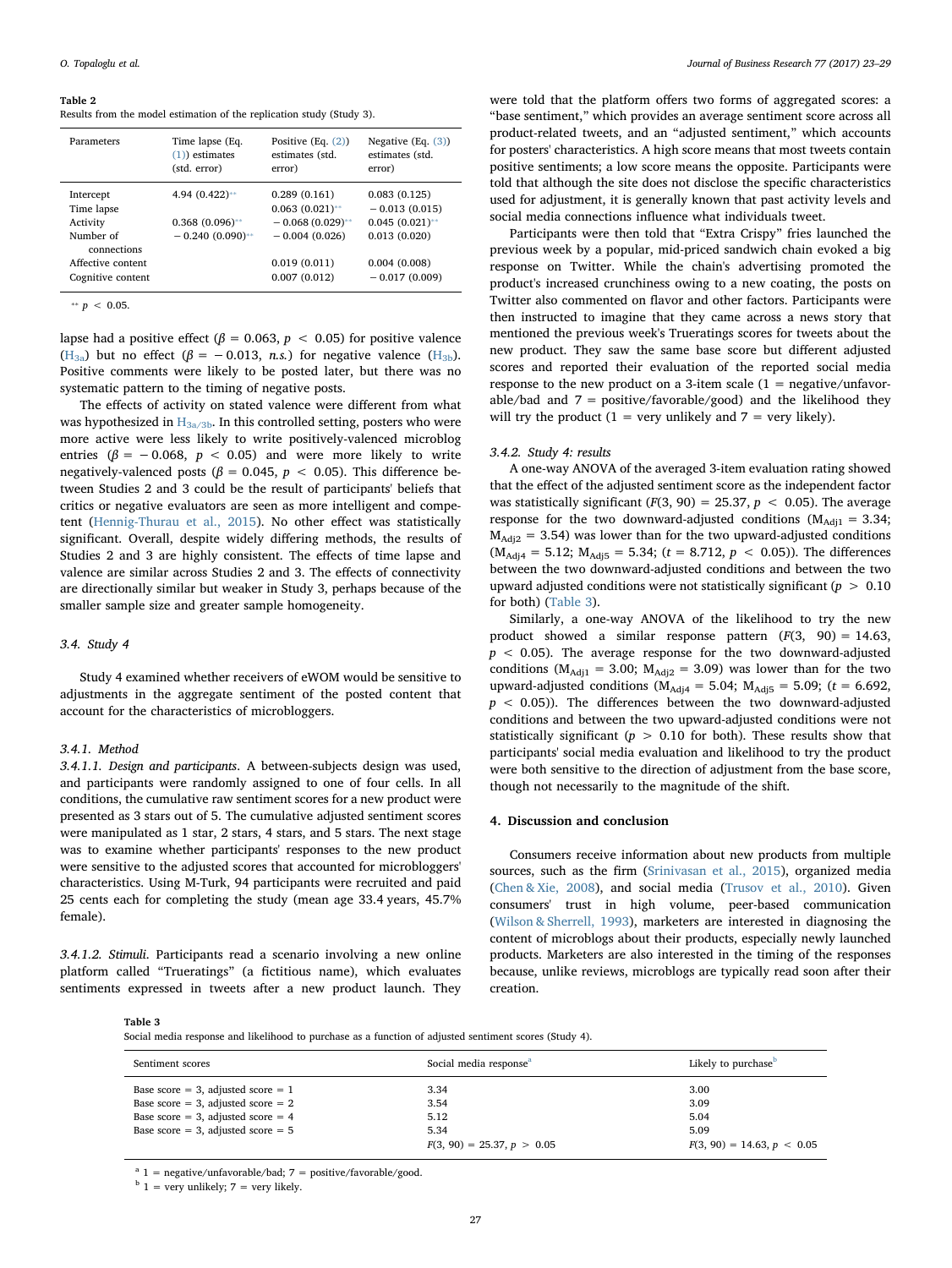This research shows that the timing and content of microblogs following new product launches depends on certain characteristics of the microbloggers. Active posters are likely to post later  $(H_1)$ , whereas posters who follow many other users are likely to post earlier  $(H_2)$ . Those who post earlier are more likely to post valenced content than neutral content  $(H<sub>3a/3b</sub>)$ , which is likely to be more positive and less negative for active posters ( $H_{4a/4b}$ ). Posters with more followers are likely to post less positive content  $(H_{5a/5b})$ . Finally, both the positive and negative valence of a post increases with greater cognitive and affective content ( $H_{6a/6b}$  and  $H_{7a/7b}$ ).

#### 4.1. Theoretical implications

The rise of social media has led to a broad interest in understanding the psychological underpinnings of posting behavior ([Hu, Wang,](#page-6-53) [Dai, & Huang, 2012](#page-6-53)) and identifying sources of misinformation ([Qazvinian, Rosengren, Radev, & Mei, 2011](#page-6-54)). The findings of this research add to this stream of literature and provide evidence that both the timing and valence of a microblogger's response to a new product launch depend on the microblogger's role within the network and past microblogging activity. Specifically, active influencers are more likely to be circumspect than impetuous and more likely to post later than post their impulsive gut reactions. In contrast, microbloggers who follow many other users rather than being influencers themselves tend to react early. This finding is consistent with previous research, which suggests that product reviewers are aware of their reputation when creating online content ([Cheung & Lee, 2012\)](#page-6-11).

The studies presented in this paper also extend the literature on the way posting frequency affects differentiation in online content ([Moe & Schweidel, 2012](#page-6-4)) by demonstrating the relationship between past activity and the timing of posts. The results also show that active posters who have successfully played the role of influencers may not need to earn additional credibility by being negative in their evaluations. In contrast, impulsive microbloggers who post early are likely to be more negative. These findings enrich the product reviews literature, in which posters with more followers have been found to be more objective [\(Goes et al., 2014\)](#page-6-13).

The findings presented in this paper provide additional insights into the asymmetric effects of posters' characteristics on the valence of microblogs. Although both cognitive and affective content contributed to positive valence in microblogs, only cognitive content contributed to negative valence. While some of these differences may depend on the product or brand being reviewed, the general pattern of results is consistent with the premise that negative reviewers are perceived to be more competent ([Hennig-Thurau et al., 2015](#page-6-5)). It follows, therefore, that those who aspire to build a reputation through critical comments are more likely to take a rational approach than an emotional approach to posting.

Finally, while past research has evaluated the effect of dense versus sparse networks on the recipients' preference for positive versus negative content ([Sohn, 2009\)](#page-6-31), it has failed to evaluate recipients' sensitivity to adjustments made specifically to account for posters' characteristics. This paper, however, shows that recipients of microblogged content are interested in objective information and may respond favorably to aggregate sentiments that parse out the effects of heterogeneity across posters. These initial findings suggest that recipients may not necessarily be interested in the opinions of influential microbloggers who post frequently for a large follower base, but rather in the aggregate evaluations from multiple microbloggers after removing the effects of the size of their following and the frequency of past activity.

#### 4.2. Managerial implications

There is evidence of increasing interest in using sentiments in microblogs to forecast unit sales [\(Jansen et al., 2009](#page-6-7)), revenues [\(Du,](#page-6-55) [Xu, & Huang, 2014\)](#page-6-55), and stock prices ([Oh & Sheng, 2011\)](#page-6-56). The findings of this research suggest that adjustments for posters' characteristics are likely to remove heterogeneity and improve the predictive power of the underlying models and algorithms used for this purpose. In fact, even the diagnostic power of sentiment analysis could be improved by using adjusted rather than raw microblog data. For example, the findings imply that the observed drift toward a neutral valence over time (e.g., [Hennig-Thurau et al., 2015](#page-6-5)) may not necessarily be because the market becomes apathetic toward a new product. Instead, the reason for this drift might be that the type of individuals who post early may differ from those who post late. Therefore, adjustment for microblogger characteristics should precede any interpretation of trends in online activity valence.

Marketers often cultivate and encourage well-connected individuals to post an early, positive response to new products. The findings of this research, however, suggest that this approach may sometimes fail because influential posters tend to be more deliberate and perhaps more conscious of their own role among their followers. Apparently, well-connected microbloggers tend to be more conscious of their reputation as opinion leaders and are averse to taking polarizing positions regarding new products. Therefore, an alternative approach of seeking active rather than well-connected individuals to write early posts may work. Such individuals tend to post early and positively, even if they have fewer followers. Marketers may then leverage betterconnected individuals at a later stage if the initial response is positive.

## 5. Limitations and future research

Although this research offers some insight into the way the characteristics of microbloggers affect their posted responses to new products, future studies should address some of the limitations of this research. For example, although timing and valence were addressed, future research should examine the effects on eWOM volume, especially for markets where eWOM is positively correlated with revenues [\(Liu,](#page-6-2) [2006\)](#page-6-2). Second, the assumption in this research was that receivers find polarized posts more useful than neutral posts. Consumers in some markets, however, prefer informative, neutral eWOM [\(Kasabov, 2016](#page-6-57)), so it would be useful to assess whether influential posters adjust their behavior in light of such beliefs. Third, the research focus was on individual differences observable on social media platforms. Future research involving behavioral studies can provide additional insights into specific psychological characteristics that drive observable behaviors.

The hypotheses and data were limited to microblogging. It is expected that on other platforms such as forums, domain expertise and opinion leadership may be valued more. Future research should examine whether in such cases deviation from a neutral position is more valuable and whether this deviation affects the valence of posts. Finally, a recent argument in the social media literature advocates targeting revenue leaders rather than opinion leaders during a new product launch ([Haenlein & Libai, 2013\)](#page-6-58). Given the limited scope of this research, this issue was not addressed. It is hoped that future research can explore the way individual differences affect interpretations of postlaunch eWOM from opinion leaders or revenue leaders.

# Acknowledgements

The authors thank the editor, Professor Anders Gustafsson; the associate editor, Professor K. Sivakumar; and three anonymous reviewers for their guidance and support throughout the review process. The second author acknowledges the financial support provided by the J.B. Hoskins Professorship.

#### References

<span id="page-5-0"></span>[Adjei, M. T., Noble, S. M., & Noble, C. H. \(2010\). The in](http://refhub.elsevier.com/S0148-2963(17)30115-7/rf0005)fluence of C2C communications in